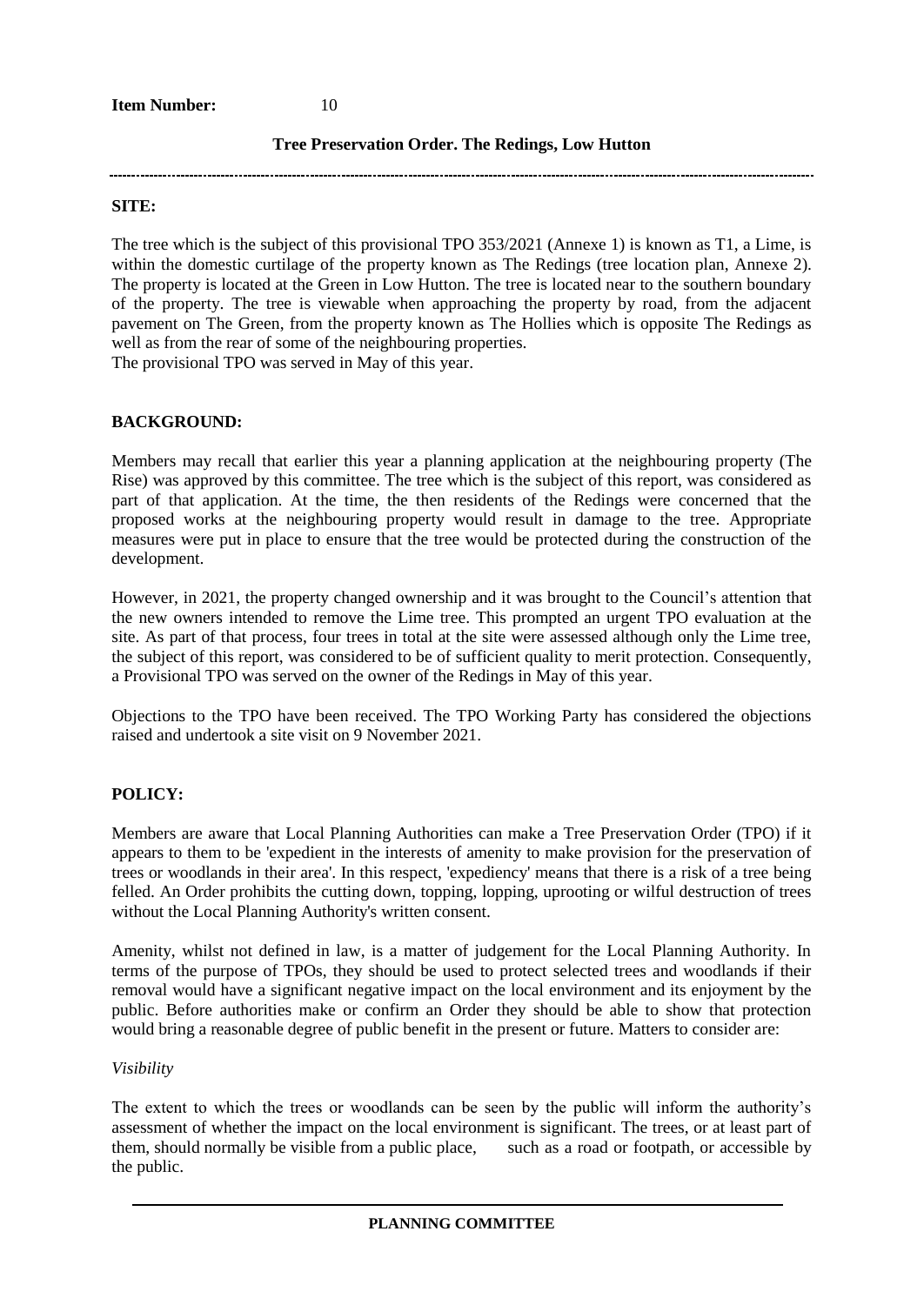## *Individual, collective and wider impact*

Public visibility alone will not be sufficient to warrant an Order. The authority is advised to also assess the particular importance of an individual tree, of groups of trees or of woodlands by reference to its or their characteristics including:

- size and form:
- future potential as an amenity;
- rarity, cultural or historic value;
- contribution to, and relationship with, the landscape; and
- contribution to the character or appearance of a conservation area.

### *Other factors*

Where relevant to an assessment of the amenity value of trees or woodlands, authorities may consider taking into account other factors, such as importance to nature conservation or response to climate change. These factors alone would not warrant making an Order.

An Order comes into effect on the day that it is made, and once made, interested parties have a minimum of 28 days to make representations either supporting or objecting to the Order. A Local Planning Authority has six months in which to confirm the Order or to decide not to confirm it. An Order cannot be confirmed unless the LPA has considered duly made representations made in response to the Order.

# **CONSULTATION:**

- Support for the making of the TPO has been received from the Howardian Hills AONB Manager.
- No comments were received from the occupiers of properties either side of The Redings.
- Huttons Ambo Parish Council has confirmed that if the tree is to stay, it should be under the advice of a reputable tree surgeon and their findings implemented.
- Objections have been received from the owners of The Redings (Mrs Jane Johnson QPM and Mrs Clare Messer). A copy of the objection is appended to this report. A detailed response to all of the points raised was included in a report to the Tree Preservation Order Working Party.

# **APPRAISAL:**

The tree was assessed using the nationally recognised 'TEMPO' system. This has been developed to provide a transparent and objective means of evaluating and considering the merits of trees and whether their amenity value is such that it warrants protection. It is split into different aspects of the amenity value, and identifies a scoring system. A minimum of 12 points is required.

The tree achieved an overall score of 20 based on condition, retention span and public visibility, 8 marks more than the threshold that determines the viability of TPO orders, and rating as 'definitely merits TPO'. The TEMPO assessment was undertaken by the Council's Tree and Landscape Officer who is a qualified arboriculturalist with over twenty years' experience in arboriculture.

# **Tree assessment- Amenity**

The Green is in Low Hutton, a small village located on the southern boundary of the Howardian Hills Area of Outstanding Natural Beauty. It is a narrow road set on a north/south axis servicing an established residential locality within a lightly wooded area. The properties are characterized by good sized houses in medium sized plots with spacious front gardens, contained by trees, hedging and low stone walls.